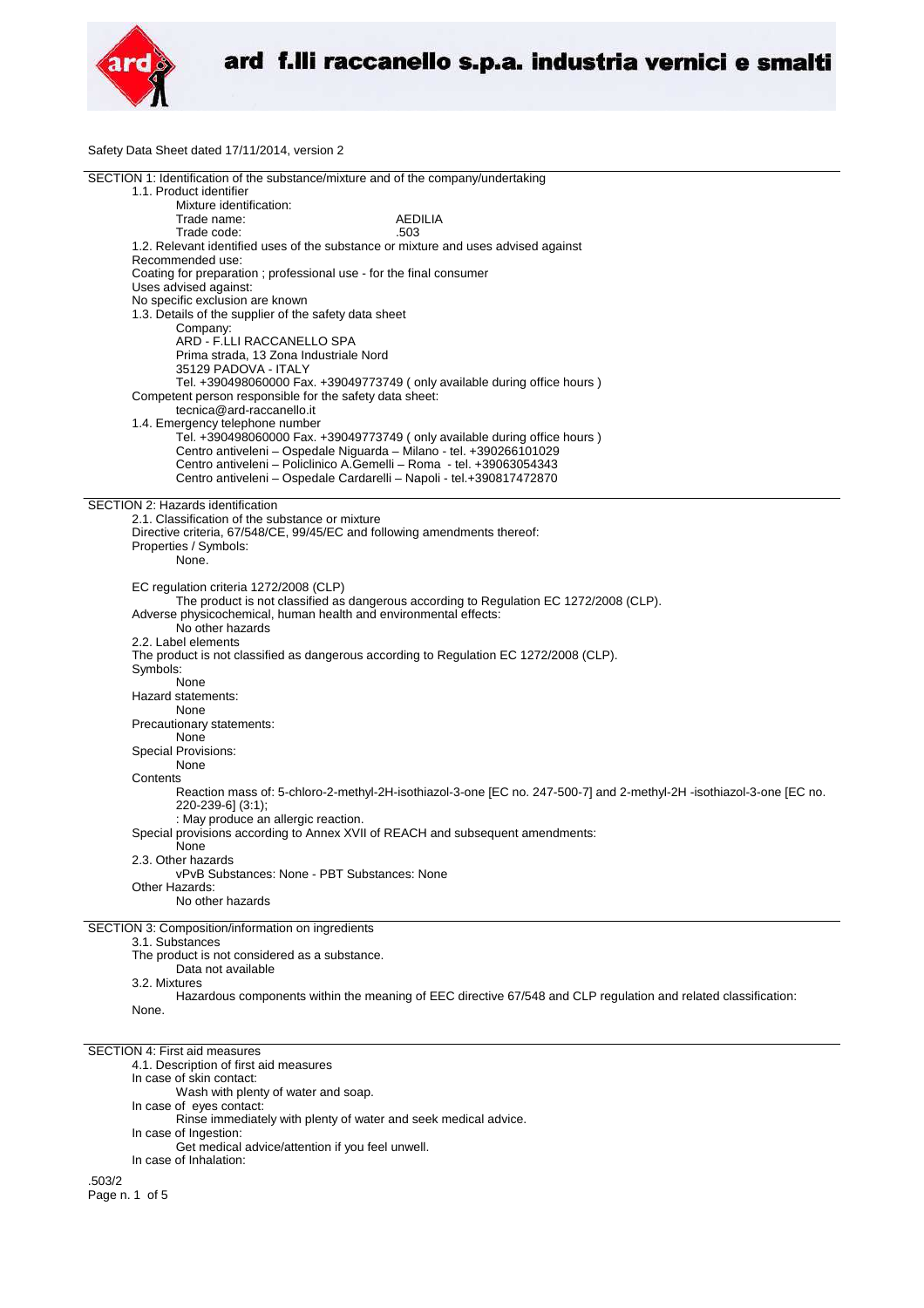## Safety Data Sheet

- Remove casualty to fresh air and keep warm and at rest.
- 4.2. Most important symptoms and effects, both acute and delayed
	- None
- 4.3. Indication of any immediate medical attention and special treatment needed

| Treatment:                                                                                                |                                                                                                       |
|-----------------------------------------------------------------------------------------------------------|-------------------------------------------------------------------------------------------------------|
| None                                                                                                      |                                                                                                       |
|                                                                                                           |                                                                                                       |
| SECTION 5: Firefighting measures<br>5.1. Extinguishing media                                              |                                                                                                       |
| Suitable extinguishing media:                                                                             |                                                                                                       |
| Irrelevant, the product is not flammable.                                                                 |                                                                                                       |
| Extinguishing media which must not be used for safety reasons:                                            |                                                                                                       |
| None in particular.                                                                                       |                                                                                                       |
| 5.2. Special hazards arising from the substance or mixture                                                |                                                                                                       |
| May produce toxic fumes of carbon monoxide if burning.                                                    |                                                                                                       |
| Do not inhale explosion and combustion gases.                                                             |                                                                                                       |
| 5.3. Advice for firefighters<br>Use suitable breathing apparatus.                                         |                                                                                                       |
|                                                                                                           | Collect contaminated fire extinguishing water separately. This must not be discharged into drains.    |
|                                                                                                           |                                                                                                       |
| <b>SECTION 6: Accidental release measures</b>                                                             |                                                                                                       |
| 6.1. Personal precautions, protective equipment and emergency procedures                                  |                                                                                                       |
| Wear personal protection equipment.                                                                       |                                                                                                       |
| Remove persons to safety.                                                                                 |                                                                                                       |
| See protective measures under point 7 and 8.<br>6.2. Environmental precautions                            |                                                                                                       |
|                                                                                                           | Do not allow to enter into soil/subsoil. Do not allow to enter into surface water or drains.          |
| Retain contaminated washing water and dispose it.                                                         |                                                                                                       |
|                                                                                                           | In case of gas escape or of entry into waterways, soil or drains, inform the responsible authorities. |
| 6.3. Methods and material for containment and cleaning up                                                 |                                                                                                       |
| Suitable material for taking up: absorbing material, organic, sand.                                       |                                                                                                       |
| Wash with plenty of water.                                                                                |                                                                                                       |
| 6.4. Reference to other sections<br>See also section 8 and 13                                             |                                                                                                       |
|                                                                                                           |                                                                                                       |
| SECTION 7: Handling and storage                                                                           |                                                                                                       |
| 7.1. Precautions for safe handling                                                                        |                                                                                                       |
| Avoid contact with skin and eyes.                                                                         |                                                                                                       |
| Do not eat or drink while working.                                                                        |                                                                                                       |
| See also section 8 for recommended protective equipment.                                                  |                                                                                                       |
| 7.2. Conditions for safe storage, including any incompatibilities<br>Keep away from food, drink and feed. |                                                                                                       |
| Incompatible materials:                                                                                   |                                                                                                       |
| None in particular.                                                                                       |                                                                                                       |
| Instructions as regards storage premises:                                                                 |                                                                                                       |
| Adequately ventilated premises.                                                                           |                                                                                                       |
| 7.3. Specific end use(s)                                                                                  |                                                                                                       |
| None in particular                                                                                        |                                                                                                       |
| SECTION 8: Exposure controls/personal protection                                                          |                                                                                                       |
| 8.1. Control parameters                                                                                   |                                                                                                       |
| Exposure limit(s):                                                                                        |                                                                                                       |
|                                                                                                           | There are not occupational exposure limits in accordance to the EU legislation                        |
| <b>DNEL Values:</b>                                                                                       |                                                                                                       |
| Data not available                                                                                        |                                                                                                       |
| <b>PNEC Values:</b><br>Data not available                                                                 |                                                                                                       |
| 8.2. Exposure controls                                                                                    |                                                                                                       |
| Eye/ face protection:                                                                                     |                                                                                                       |
|                                                                                                           | Not needed for normal use. Anyway, operate according good working practices.                          |
| Skin protection                                                                                           |                                                                                                       |
| a) protection for hands:                                                                                  |                                                                                                       |
| Not needed for normal use.                                                                                |                                                                                                       |
| b) other:                                                                                                 |                                                                                                       |
| No special precaution must be adopted for normal use.<br>Respiratory protection:                          |                                                                                                       |
| Not needed for normal use.                                                                                |                                                                                                       |
| Thermal Hazards:                                                                                          |                                                                                                       |
| None                                                                                                      |                                                                                                       |
| Environmental exposure controls:                                                                          |                                                                                                       |
| None                                                                                                      |                                                                                                       |
|                                                                                                           |                                                                                                       |
| SECTION 9: Physical and chemical properties<br>9.1. Information on basic physical and chemical properties |                                                                                                       |
| Appearance and colour:                                                                                    | Fluid dispersion various colors                                                                       |
| Odour:                                                                                                    | Characteristic: almost odorless                                                                       |
| Odour threshold:                                                                                          | Data not available                                                                                    |
| pH:                                                                                                       | 8,8                                                                                                   |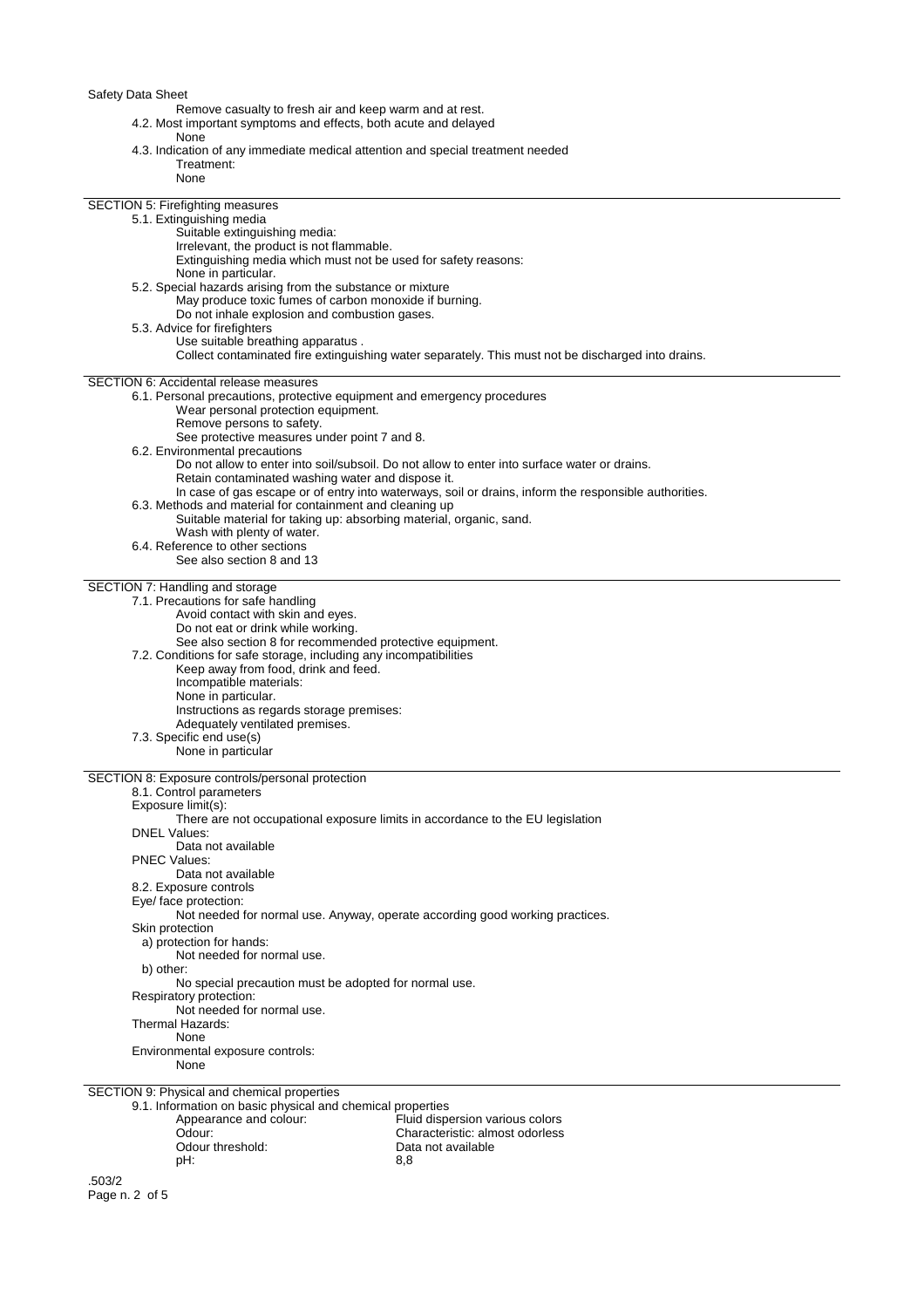# Safety Data Sheet

| Udiciy Dala Uncci                                                                                                                  | Data not available                                                                                                        |
|------------------------------------------------------------------------------------------------------------------------------------|---------------------------------------------------------------------------------------------------------------------------|
| Melting point / freezing point:<br>Initial boiling point and boiling range:                                                        | Data not available                                                                                                        |
| Solid/gas flammability:                                                                                                            | Data not available                                                                                                        |
| Upper/lower flammability or explosive limits:                                                                                      | Data not available                                                                                                        |
| Vapour density:                                                                                                                    | Data not available                                                                                                        |
| Flash point:                                                                                                                       | Not flammable                                                                                                             |
| Evaporation rate:                                                                                                                  | Data not available                                                                                                        |
| Vapour pressure:                                                                                                                   | Data not available                                                                                                        |
| Relative density:                                                                                                                  | 1430 - 1590 a 20°C                                                                                                        |
| Solubility in water:                                                                                                               | Miscible                                                                                                                  |
| Solubility in oil:                                                                                                                 | Insoluble                                                                                                                 |
| Partition coefficient (n-octanol/water):<br>Auto-ignition temperature:                                                             | Data not available<br>Data not available                                                                                  |
| Decomposition temperature:                                                                                                         | Data not available                                                                                                        |
| Viscosity:                                                                                                                         | 10000 - 15500 cP - 20°C                                                                                                   |
| Explosive properties:                                                                                                              | Data not available                                                                                                        |
| Oxidizing properties:                                                                                                              | Data not available                                                                                                        |
| 9.2. Other information                                                                                                             |                                                                                                                           |
| Miscibility:                                                                                                                       | Data not available                                                                                                        |
| Fat Solubility:                                                                                                                    | Data not available                                                                                                        |
| Conductivity:<br>Substance Groups relevant properties: Data not available                                                          | Data not available                                                                                                        |
| Note: The data herein refer to QC when the product was put on the market.                                                          |                                                                                                                           |
|                                                                                                                                    |                                                                                                                           |
| SECTION 10: Stability and reactivity                                                                                               |                                                                                                                           |
| 10.1. Reactivity                                                                                                                   |                                                                                                                           |
| Stable under normal conditions                                                                                                     |                                                                                                                           |
| 10.2. Chemical stability<br>Stable under normal conditions                                                                         |                                                                                                                           |
| 10.3. Possibility of hazardous reactions                                                                                           |                                                                                                                           |
| None                                                                                                                               |                                                                                                                           |
| 10.4. Conditions to avoid                                                                                                          |                                                                                                                           |
| Stable under normal conditions.                                                                                                    |                                                                                                                           |
| 10.5. Incompatible materials                                                                                                       |                                                                                                                           |
| None in particular.                                                                                                                |                                                                                                                           |
| 10.6. Hazardous decomposition products<br>None.                                                                                    |                                                                                                                           |
|                                                                                                                                    |                                                                                                                           |
| SECTION 11: Toxicological information                                                                                              |                                                                                                                           |
| 11.1. Information on toxicological effects                                                                                         |                                                                                                                           |
| Toxicological information of the mixture:                                                                                          |                                                                                                                           |
| Data not available                                                                                                                 |                                                                                                                           |
| Toxicological information of the main substances found in the mixture:                                                             |                                                                                                                           |
| Data not available                                                                                                                 |                                                                                                                           |
| a) acute toxicity;                                                                                                                 | If not differently specified, the information required in Regulation 453/2010/EC listed below must be considered as N.A.: |
| b) skin corrosion/irritation;                                                                                                      |                                                                                                                           |
| c) serious eye damage/irritation;                                                                                                  |                                                                                                                           |
| d) respiratory or skin sensitisation;                                                                                              |                                                                                                                           |
| e) germ cell mutagenicity;                                                                                                         |                                                                                                                           |
| f) carcinogenicity;                                                                                                                |                                                                                                                           |
| g) reproductive toxicity;                                                                                                          |                                                                                                                           |
| h) STOT-single exposure;                                                                                                           |                                                                                                                           |
| i) STOT-repeated exposure;<br>j) aspiration hazard.                                                                                |                                                                                                                           |
|                                                                                                                                    |                                                                                                                           |
| <b>SECTION 12: Ecological information</b>                                                                                          |                                                                                                                           |
| 12.1. Toxicity                                                                                                                     |                                                                                                                           |
|                                                                                                                                    | Adopt good working practices, so that the product is not released into the environment.                                   |
| Data not available                                                                                                                 |                                                                                                                           |
| 12.2. Persistence and degradability<br>Data not available                                                                          |                                                                                                                           |
| 12.3. Bioaccumulative potential                                                                                                    |                                                                                                                           |
| Data not available                                                                                                                 |                                                                                                                           |
| 12.4. Mobility in soil                                                                                                             |                                                                                                                           |
| Data not available                                                                                                                 |                                                                                                                           |
| 12.5. Results of PBT and vPvB assessment                                                                                           |                                                                                                                           |
| vPvB Substances: None - PBT Substances: None                                                                                       |                                                                                                                           |
| 12.6. Other adverse effects<br>None                                                                                                |                                                                                                                           |
|                                                                                                                                    |                                                                                                                           |
| SECTION 13: Disposal considerations                                                                                                |                                                                                                                           |
| 13.1. Waste treatment methods                                                                                                      |                                                                                                                           |
|                                                                                                                                    | Recover if possible. In so doing, comply with the local and national regulations currently in force.                      |
| Waste should not be disposed of by release to sewers.<br>Contaminated packaging thinners and cleaning diluents must be landfilled. |                                                                                                                           |
|                                                                                                                                    |                                                                                                                           |

SECTION 14: Transport information

.503/2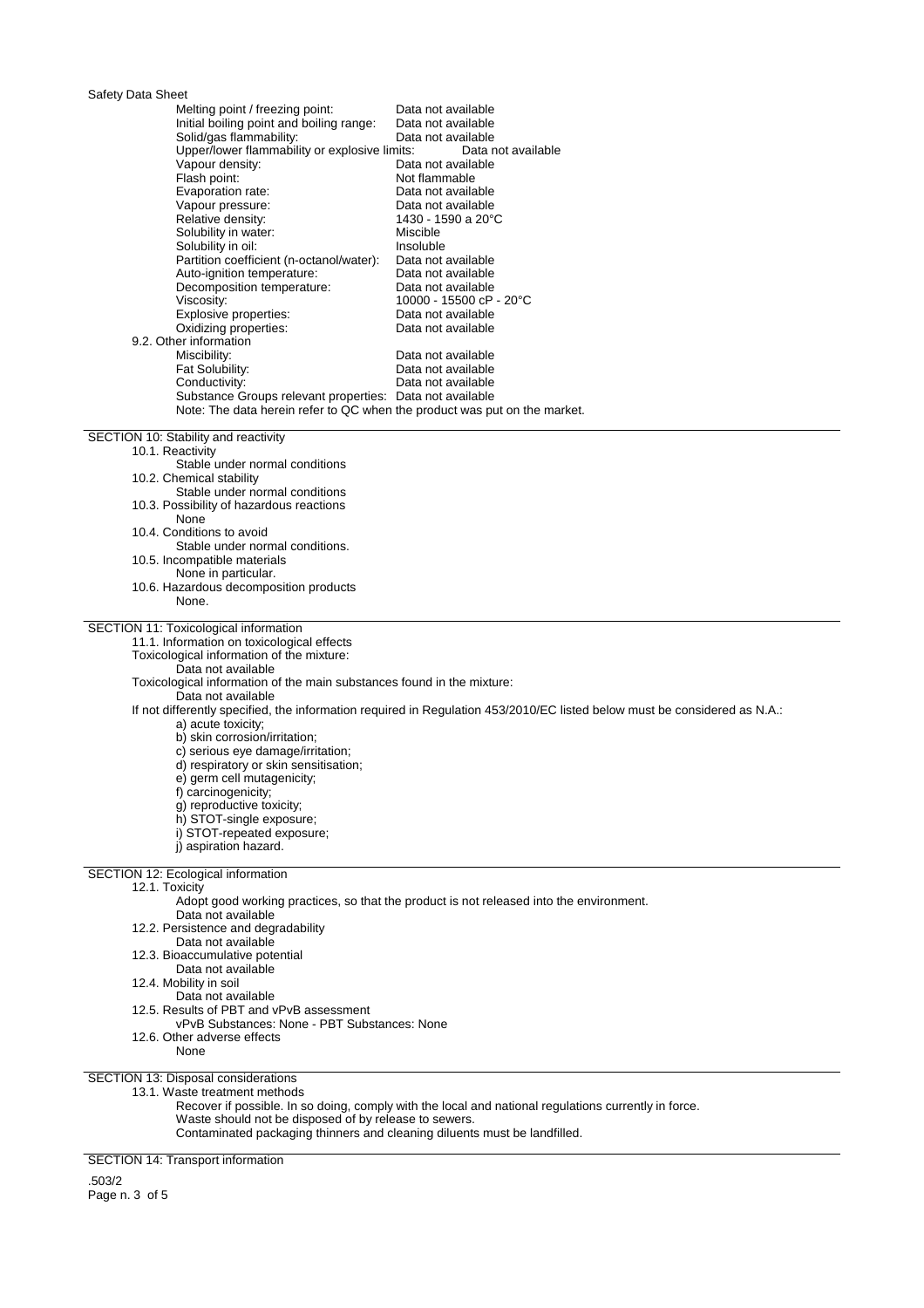### Safety Data Sheet

#### 14.1. UN number

- Not classified as dangerous in the meaning of transport regulations.
- 14.2. UN proper shipping name
- Data not available
- 14.3. Transport hazard class(es)
- Data not available
- 14.4. Packing group
- Data not available
- 14.5. Environmental hazards
- Data not available
- 14.6. Special precautions for user
- Data not available
- 14.7. Transport in bulk according to Annex II of MARPOL73/78 and the IBC Code Data not available

## SECTION 15: Regulatory information

15.1. Safety, health and environmental regulations/legislation specific for the substance or mixture Dir. 67/548/EEC (Classification, packaging and labelling of dangerous substances). Dir. 99/45/EEC (Classification, packaging and labelling of dangerous preparations). DIR.2004/42/CE. Subcategory a Type BA limit COV 30 g/l. Contained in product < 30 g/l. Regulation (EU) No 528/2012 and subsequent amendments. Dir. 98/24/EC (Risks related to chemical agents at work). Directive 2000/39/CE (Occupational exposure limit values) and subsequent modifications: 2004/37/CE, 2006/15/CE and 2009/161/UE. Dir. 2006/8/EC Regulation (EC) n. 1907/2006 (REACH) Regulation (EC) n. 1272/2008 (CLP) Regulation (EC) n. 790/2009 (ATP 1 CLP) and (EU) n. 758/2013 Regulation (EU) n. 453/2010 (Annex I) Regulation (EU) n. 286/2011 (ATP 2 CLP) Regulation (EU) n. 618/2012 (ATP 3 CLP) Restrictions related to the product or the substances contained according to Annex XVII Regulation (EC) 1907/2006 (REACH) and subsequent modifications: None Where applicable, refer to the following regulatory provisions : 1999/13/EC (VOC directive)

15.2. Chemical safety assessment No

## SECTION 16: Other information

Paragraphs modified from the previous revision:

SECTION 1: Identification of the substance/mixture and of the company/undertaking

SECTION 2: Hazards identification

- SECTION 8: Exposure controls/personal protection
- SECTION 9: Physical and chemical properties
- SECTION 15: Regulatory information

This document was prepared by a competent person who has received appropriate training.

Main bibliographic sources:

The ECHA database on registered substances.

- ESIS- European chemical Substances Information System.
- eChemPortal- the global portal to Information on Chemical Substance.
- GESTIS substance database.
- Insert further consulted bibliography

The information contained herein is based on our state of knowledge at the above-specified date. It refers solely to the product indicated and constitutes no guarantee of particular quality.

It is the duty of the user to ensure that this information is appropriate and complete with respect to the specific use intended. This MSDS cancels and replaces any preceding release.

Safety data Sheet not legally required.

Legend of acronyms and abbreviations used in the safety data sheet:

| ADR:      | European Agreement concerning the International Carriage of Dangerous Goods by Road.            |
|-----------|-------------------------------------------------------------------------------------------------|
| CAS:      | Chemical Abstracts Service (division of the American Chemical Society).                         |
| CLP:      | Classification, Labeling, Packaging.                                                            |
| DNEL:     | Derived No Effect Level.                                                                        |
| EC50:     | Median effective concentration expected to produce a certain effect in 50% of test<br>organisms |
| ECHA:     | European Chemicals Agency                                                                       |
| EINECS:   | European Inventory of Existing Commercial Chemical Substances                                   |
| ELINCS:   | European List of notified Chemical Substances                                                   |
| GHS:      | Globally Harmonized System of Classification and Labeling of Chemicals.                         |
| IATA:     | International Air Transport Association.                                                        |
| IATA-DGR: | Dangerous Goods Regulation by the "International Air Transport Association" (IATA).             |
| ICAO:     | International Civil Aviation Organization.                                                      |
| ICAO-TI:  | Technical Instructions by the "International Civil Aviation Organization" (ICAO).               |
| IC50:     | Half maximal inhibitory concentration.                                                          |
|           |                                                                                                 |